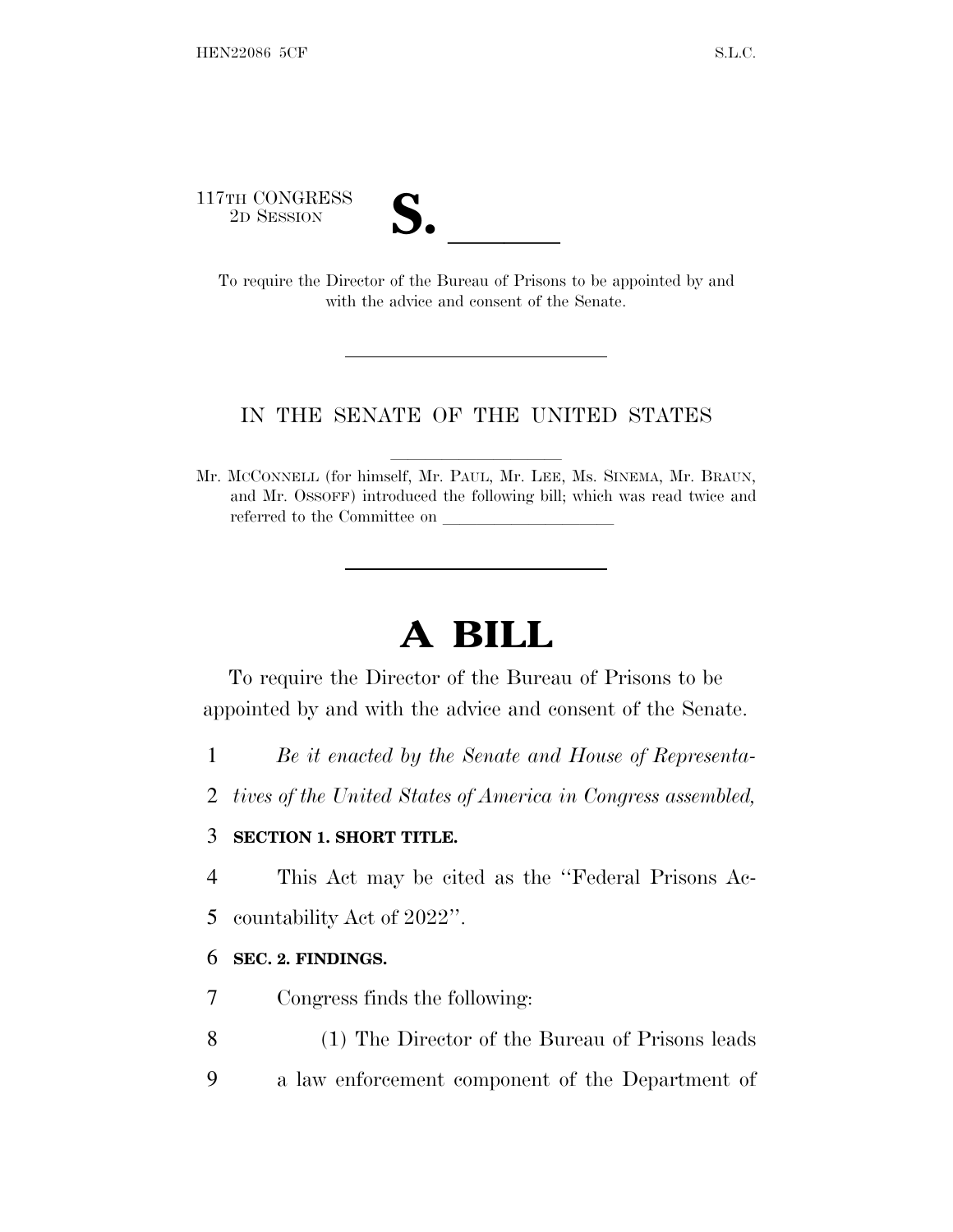HEN22086 5CF S.L.C.

 Justice with a budget that exceeded \$7,000,000,000 for fiscal year 2018. (2) With the exception of the Federal Bureau of Investigation, the Bureau of Prisons had the larg- est operating budget of any unit within the Depart- ment of Justice for fiscal year 2018. (3) As of 2019, the Director of the Bureau of Prisons oversaw 122 facilities and was responsible for the welfare of more than 176,000 Federal in- mates. (4) As of 2019, the Director of the Bureau of Prisons supervised more than 36,000 employees, many of whom operate in hazardous environments that involve regular interaction with violent offend- ers. (5) Within the Department of Justice, in addi- tion to those officials who oversee litigating compo- nents, the Director of the Bureau of Alcohol, To- bacco, Firearms and Explosives, the Director of the Community Relations Service, the Director of the Federal Bureau of Investigation, the Director of the Office on Violence Against Women, the Adminis- trator of the Drug Enforcement Administration, the Deputy Administrator of the Drug Enforcement Ad-

ministration, the Director of the United States Mar-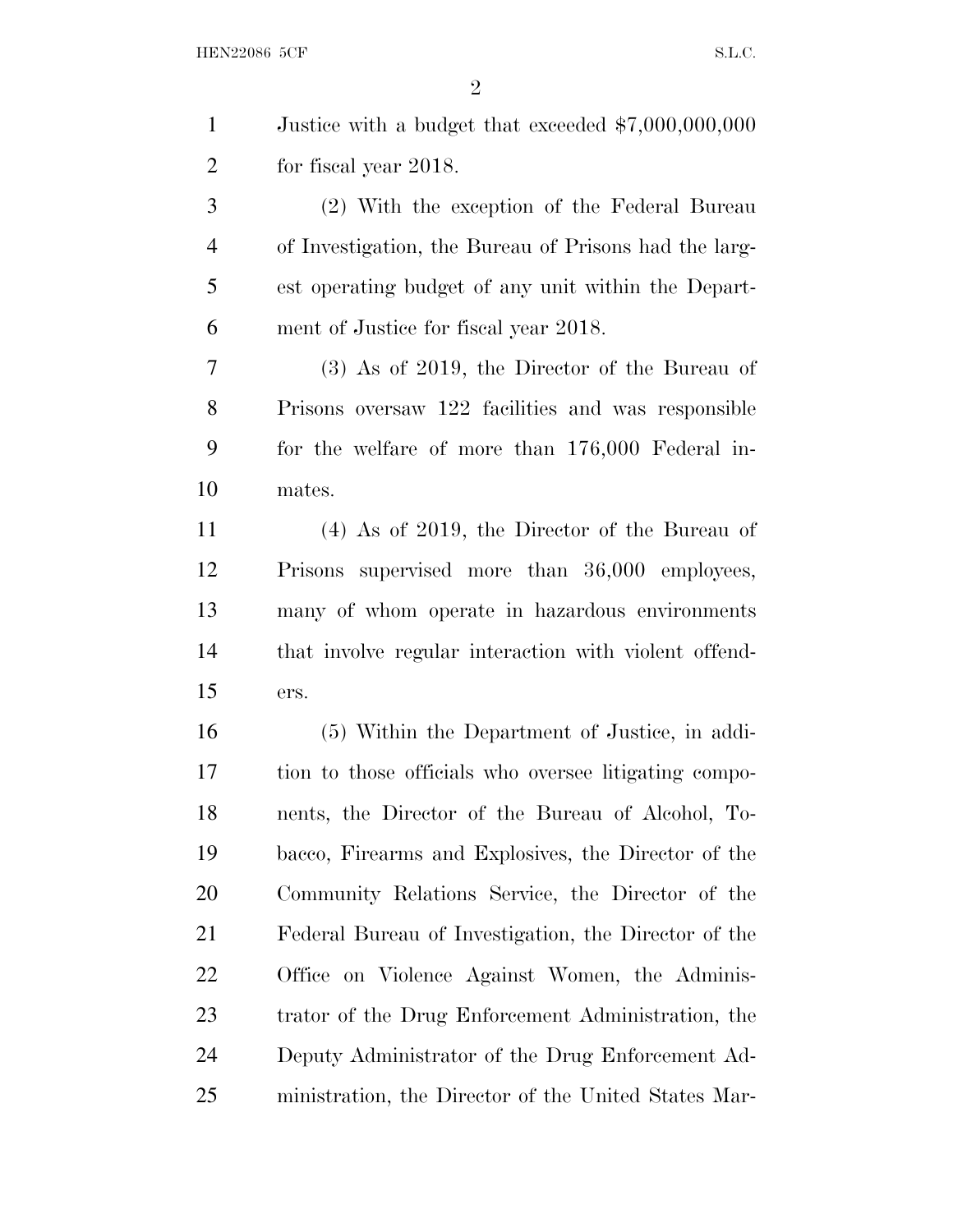shals Service, 94 United States Marshals, the In- spector General of the Department of Justice, and the Special Counsel for Immigration Related Unfair Employment Practices, are all appointed by the President by and with the advice and consent of the Senate.

 (6) Despite the significant budget of the Bu- reau of Prisons and the vast number of people under the responsibility of the Director of the Bureau of Prisons, the Director is not appointed by and with 11 the advice and consent of the Senate.

#### **SEC. 3. DIRECTOR OF THE BUREAU OF PRISONS.**

 (a) I<sup>N</sup> GENERAL.—Section 4041 of title 18, United States Code, is amended by striking ''appointed by and serving directly under the Attorney General.'' and insert- ing the following: ''who shall be appointed by the Presi- dent, by and with the advice and consent of the Senate. The Director shall serve directly under the Attorney Gen-eral.''.

 (b) INCUMBENT.—Notwithstanding the amendment made by subsection (a), the individual serving as the Di- rector of the Bureau of Prisons on the date of enactment of this Act may serve as the Director of the Bureau of Prisons until the date that is 3 months after the date of enactment of this Act.